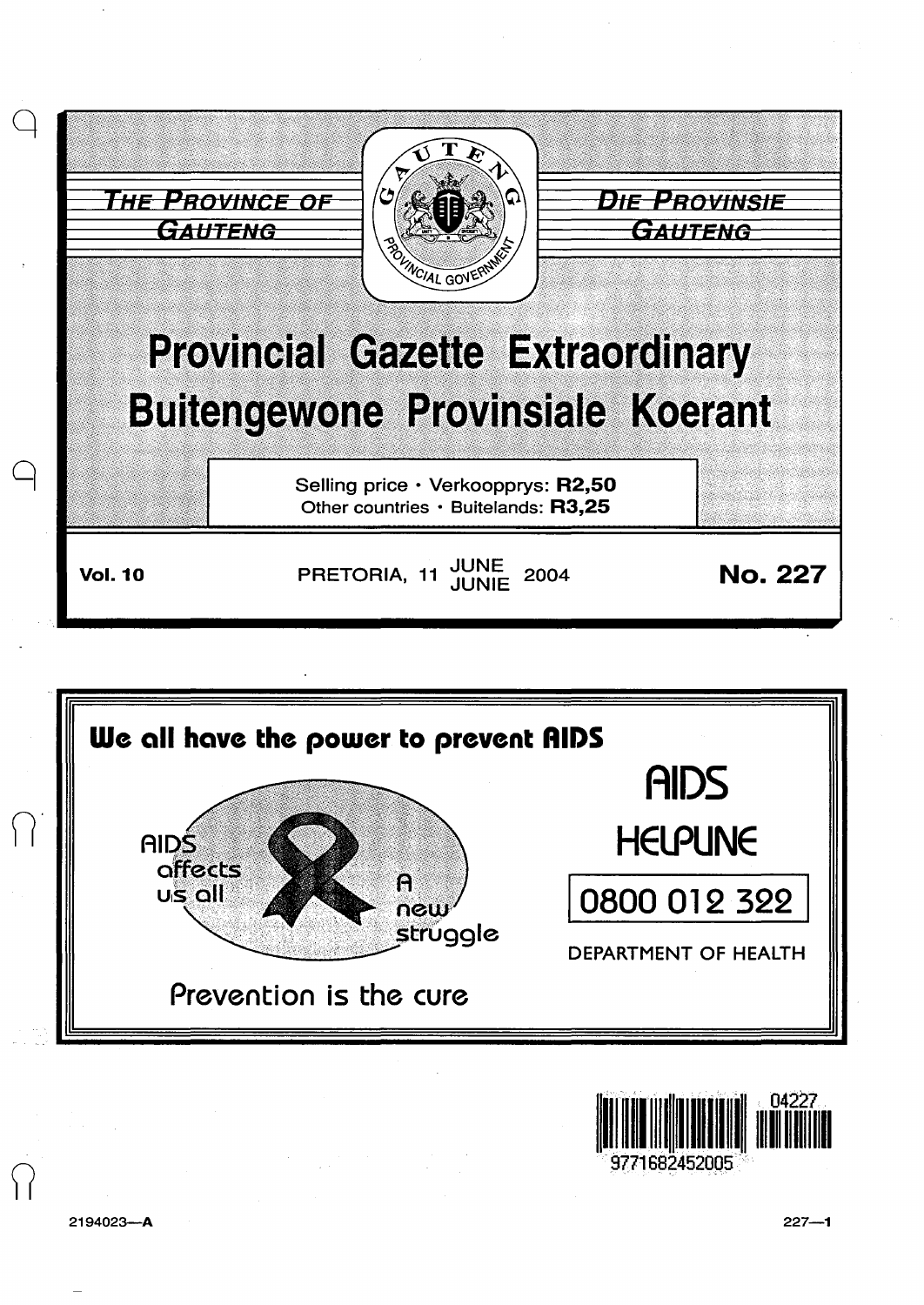$\omega =$ 

## **CONTENTS • INHOUD**

No. Page Gazette Page Gazette<br>No. No.

### **LOCAL AUTHORITY NOTICE**

1094 Town-planning and Townships Ordinance (15/1986): City of Tshwane Metropolitan Municipality: Notice of rectification: Pretoria Amendment Scheme 9387 .......................................................................................................... . 3 227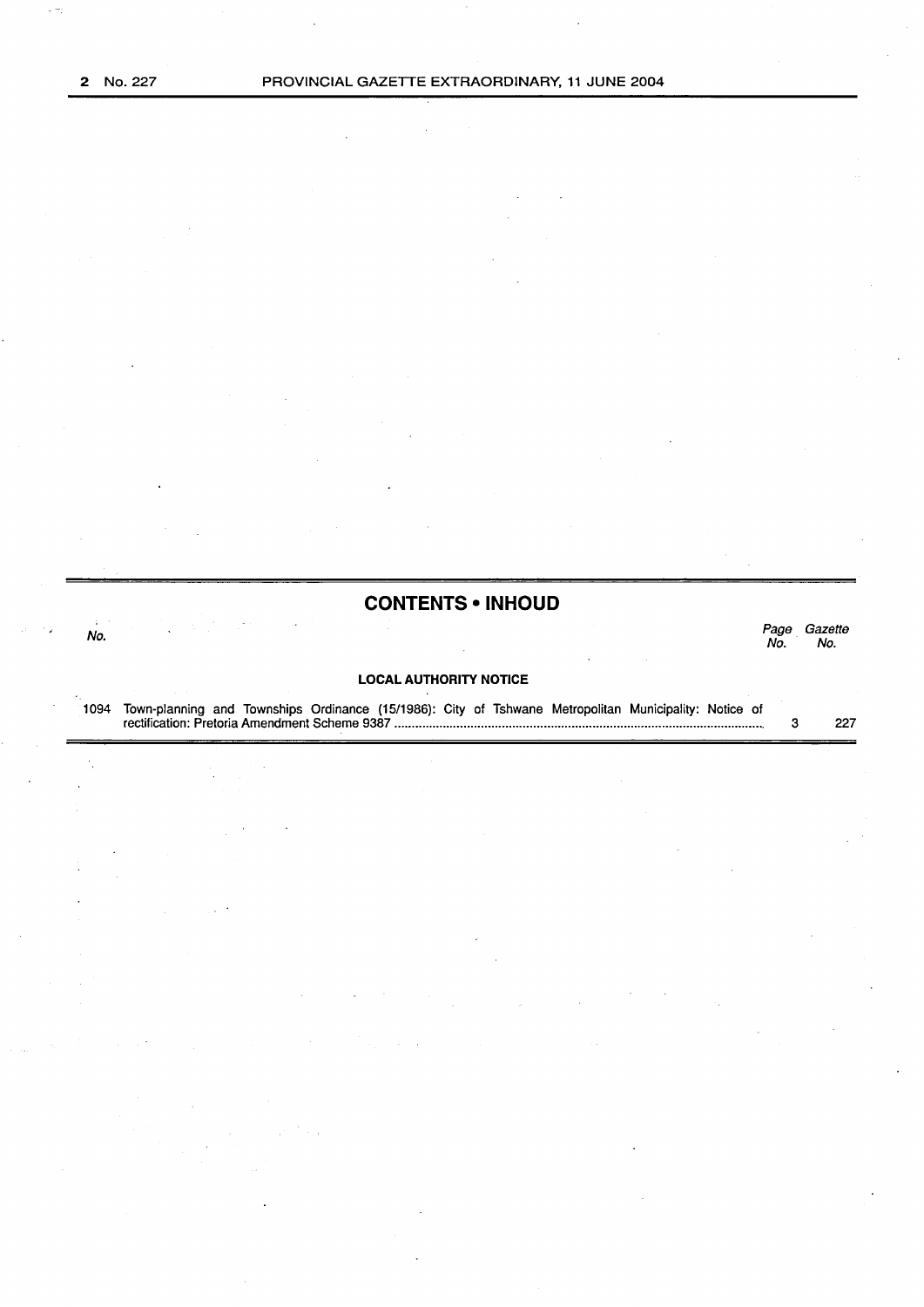# LOCAL AUTHORITY NOTICE

## LOCAL AUTHORITY NOTICE 1094

## CITY OF TSHWANE METROPOLITAN MUNICIPALITY

#### NOTICE OF RECTIFICATION

#### PRETORIA AMENDMENT SCHEME 9387

It is hereby notified in terms of the provisions of section 60 of the Town-planning and Townships Ordinance, 1986 (Ordinance No 15 of 1986), that Local Authority Notice 2574, dated 10 December 2003, is hereby rectified as follows in the English text:

a) Condition 1 of the Annexure B is scrapped and replaced by the following condition:

1. Part ABLKA of the remainder of erf 121, shall only be used for landscaping purposes and the line KL shall not be less than 23 meters from line AB and the line BL shall not be less than 23 meters from the line AK, as shown on the attached diagram.

[K13/4/6/3/Nieuw Muckleneuk-121 (9387)]

#### Acting General Manager: Legal Services

June 2004 (Notice No 521/2004)

## PLAASLIKE BESTUURSKENNISGEWING 1094

STAD TSHWANE METROPOLITAANSE MUNISIPALITEIT

## REGSTELLINGSKENNISGEWING

#### PRETORIA-WYSIGINGSKEMA 9387

Hiermee word ingevolge die bepalings van artikel 60 van die Ordonnansie op Dorpsbeplanning en Dorpe, 1986 (Ordonnansie No 15 van 1986), bekend gemaak dat Plaaslike Bestuurskennisgewing 2574, gedateer 10 Desember 2003, hiermee reggestel word in die Afrikaanse teks soos volg:

- a) Voorwaarde 1 van die Bylae B word geskrap en vervang met die volgende:
	- 1. Deel ABLKA van die Restant van Erf 121, meet slegs vir belandskapping doeleindes gebruik word en die lyn KL meet nie minder as 23 meter van lyn AB wees nie en lyn BL meet nie minder as 23 meter van lyn AK wees nie,soos op die aangehegte diagram aangedui

[K13/4/6/3/Nieuw Muckleneuk-121 (9387)]

#### Waarnemende Hoofbestuurder: Regsdienste

Junie 2004 (Kennisgewing No 521/2004)